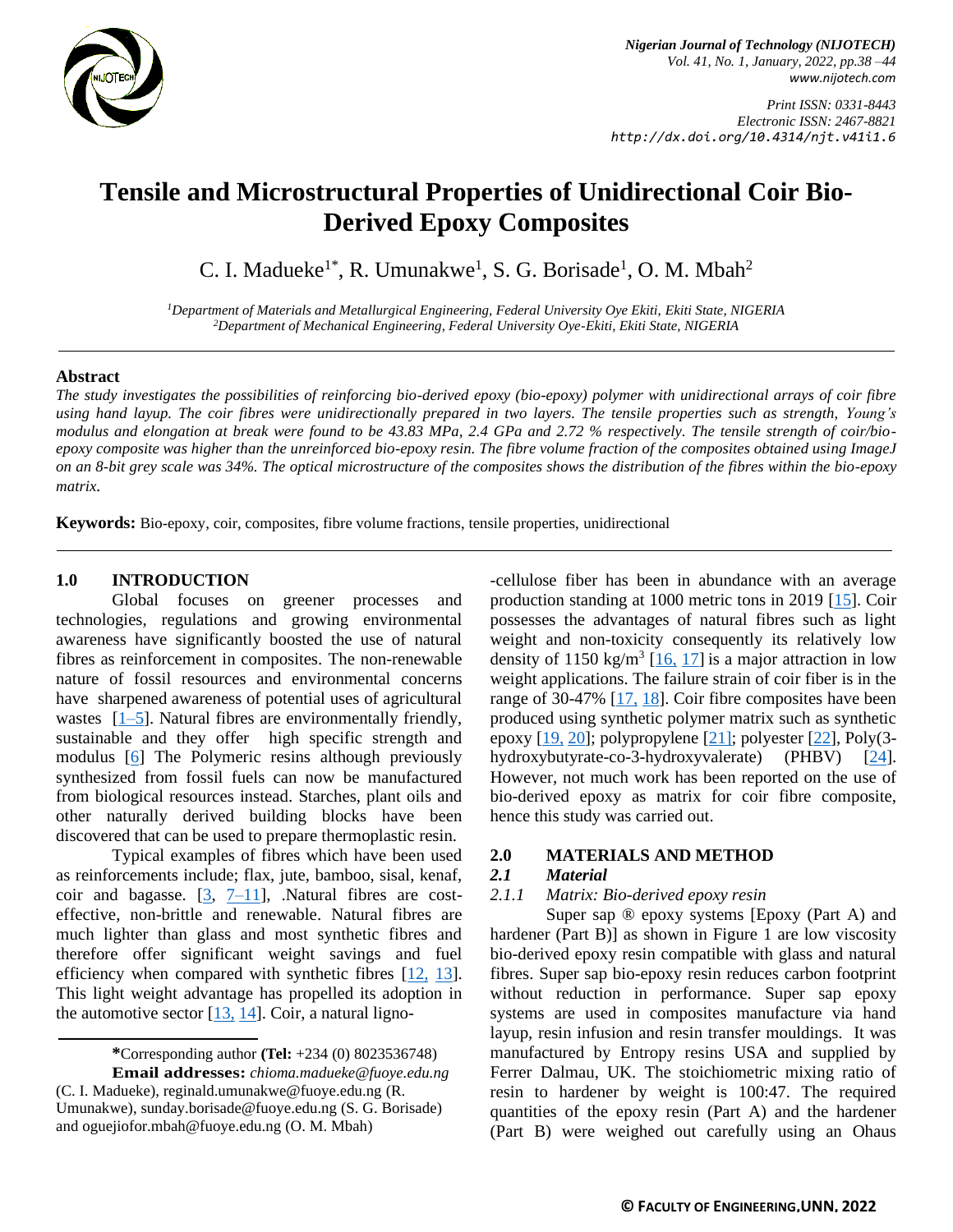Analytical Plus model AP110S, 5-digit balance. Mixing was carried out with a wooden spatula until a single consistency and thorough blend was achieved before degassing for about 15 minutes in a vacuum chamber using Gallenkamp vacuum oven (model OVL570 supplied by Island Scientific ltd, UK,). The weighing and mixing of the resin and hardener were carried out under a fixed airextraction system.



**Figure 1:** Super sap bio-derived epoxy and hardener used for the composite manufacture.

#### *2.1.2 Reinforcement: Coir fibre*

As-received coir fibres as shown in Figure 2 of average diameter 0.242 mm were selected. The coir fibres were washed four times in warm water  $(50 \degree C)$  for 15 minutes per wash and dried at room temperature for two days. These coir fibres were unidirectionally-aligned on a PTFE-coated aluminium plate on which thin strips of adhesive were placed at the opposite ends to form single layers of 20 mm width by 130 mm length samples as shown in Figure 3.



**Figure 2:** Washed and dried coir fibres



**Figure 3:** Coir fibre arrays in single layers

#### *2.2 Method*

#### *2.2.1 Manufacture of unidirectional coir epoxy composites*

The manufacture method employed was hand layup. The prepared layers as shown in Figure 3 were used to manufacture the composites in double layers. The second layer was placed on the first layer in the same unidirectional manner and securely held with adhesive tape and the resin applied. The mixed resin was dropped in a zigzag manner onto the coir fibre layers using rubber pipette until the layers were sufficiently wetted. At the end of resin application, a rectangular aluminium weight of 1kg was placed on the yet-to-cure composite. The composites were left to cure at room temperature for 24 hours after which post curing was carried out in air oven at 80  $\degree$ C for 6 hours, The polymerization of bio epoxy resins with hardener is slower, hence the temperature of 80  $^{\circ}$ C and long curing time of 6 hour [\[23\]](#page-5-17). The samples were trimmed to meet the standard requirements and end-tabbed using aluminium end tabs as shown in Fig. 4. 3M Scotch – Weld resin system was used for the end tab. The resin system Part A and Part B was prepared in the ratio 27:100 respectively. The end tab regions were grinded with P400 silicon carbide paper for good adhesion to the Scotch Weld resin prior to end-tabbing.

#### *2.2.2 Tensile testing of resin and composites*

The tensile testing of the resin and manufactured composites were carried out in accordance with EN ISO 527-5:1997 on Instron Universal testing machine 5566 at a cross-head speed of 1mm/minute using a load cell of 10 KN.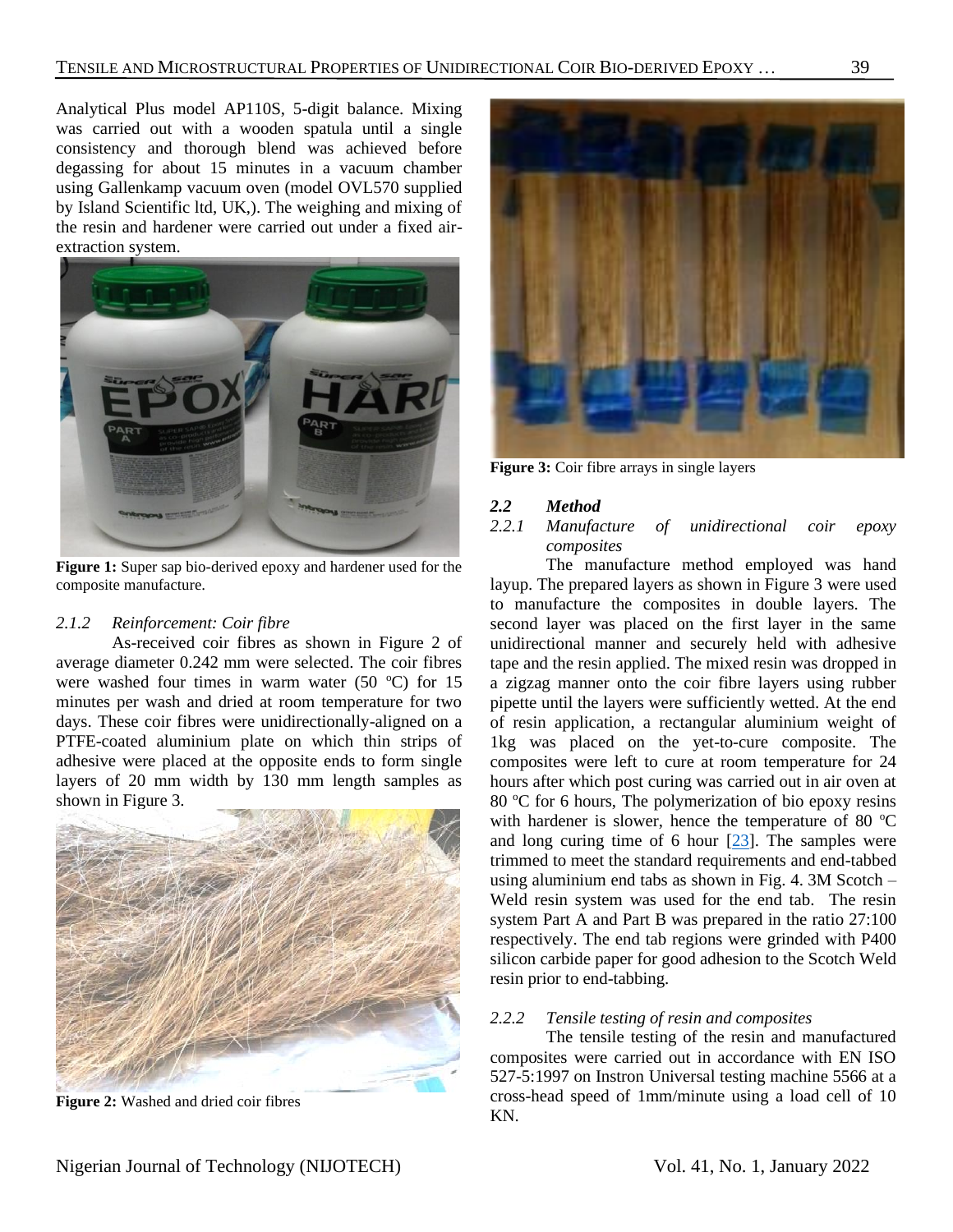## 2.2.3 *Optical microscopy and scanning electron microscopy*

The single fibres and composites were sectioned into 12mm lengths. The samples were mounted by placing the specimens individually in a plastic mould designed to fit the polishing machine sample holders and potted in epoxy resin to preserve the fibre structure and allowed to cure for one day at room temperature after which the samples were post cured by placing in the lab oven at 80 <sup>o</sup>C for six hours for full cure.

Grinding was achieved using silicon carbide abrasive paper corresponding to grades (MetPrep) 600. 800, 1200, 2500 and 4000 grit sizes in a LaboPol grinder polisher with PH100 Grinder/Polishing head, this was followed by polishing with MD system consumables. The samples were ultrasonically washed afterwards.

Zeiss Axioskop-2 optical microscope was used to obtain good quality images for volume fraction. At this point, ImageJ software was introduced and used to determine the fibre volume fraction. Table top scanning electron microscope TM3030 was used to obtain microstructures of the samples.

## **3.0 RESULTS**

#### *3.1 Tensile properties*

A sample of the manufactured composite is as shown in Figure 4. The tensile properties obtained are shown in Table 1 and displayed in Figure 5(a and b). The average tensile strength of the coir/bio-epoxy composite manufactured was 43.83 MPa. The tensile strengths from literature with synthetic epoxy matrix as reported by [\[19,](#page-5-12) [20,](#page-5-13) [25,](#page-5-18) [26\]](#page-6-0) were 17.86 MPa, 13.05 MPa, 28.3 MPa and 30.44 MPa. Therefore the tensile strength obtained in this study is higher than those obtained using synthetic epoxy matrix. This can be attributed not only to the type of matrix but also to the sample preparation, degree of

interfacial bonding, fibre orientation, sample gauge length, fibre volume fraction and manufacturing method [\[27–30\]](#page-6-1) [\[27,](#page-6-1) [29–31\]](#page-6-2). The samples were carefully cleaned to remove debris and care was taken to align the fibres without much gaps in-between the fibres, these must have contributed to the increase in strength. Mechanical properties of bio based resins are lower than the petroleum-based epoxy resins [\[32\]](#page-6-3) however certain factors such as preprocessing and post-processing can negate this finding . The tensile strength obtained was also higher than that of the neat bio-epoxy resin as shown in Figure 5a .Nevertheless; the tensile modulus and the elongation at break are comparable with the literature values for natural fibre composites.



**Figure 4:** Manufactured composites



**Figure 5:** Bar charts showing: (a) Tensile strength and (b) Young's modulus and elongation at break of coir bio-derived epoxy composites.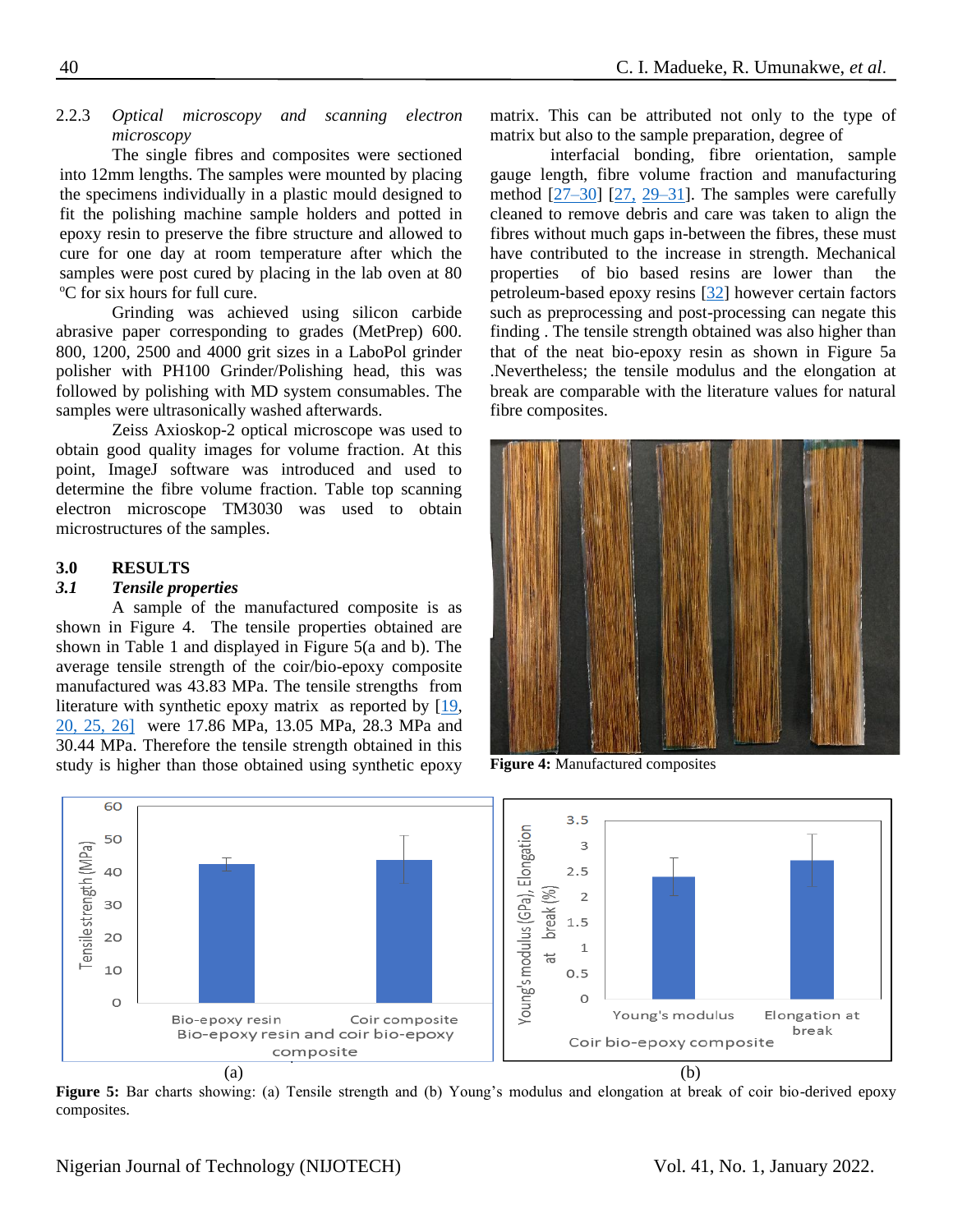|                  | $-$ which is a contributed to the contribution of the interaction of the contribution of the contribution of the contribution of the contribution of the contribution of the contribution of the contribution of the contribu |                 |                            |
|------------------|-------------------------------------------------------------------------------------------------------------------------------------------------------------------------------------------------------------------------------|-----------------|----------------------------|
| <b>Thickness</b> | Tensile properties                                                                                                                                                                                                            |                 |                            |
|                  | Strength                                                                                                                                                                                                                      | Young's modulus | Elongation at break $(\%)$ |
| (mm)             | (MPa)                                                                                                                                                                                                                         | GPa)            |                            |
| $1.72 \pm 0.28$  | $43.83 \pm 7.31$                                                                                                                                                                                                              | $2.40 \pm 0.37$ | 0.51                       |

#### **Table 1:** Tensile properties of the manufactured coir bio-epoxy composites

## *3.2 Failure mode of the coir/bio-epoxy composites*

The failure traces of the layered composites are shown in Figure 6. The failure was characterized by initial elastic region. The difference between the maximum failure stress and the minimum failure stress was 36% while the difference between the maximum failure stress and the mid failure stress was 10%. Matrix cracking was observed which can be attributed to poor wettability or thickness swelling; as the fibres get swollen, stress is exerted on the matrix which can lead to the composite micro-cracking and subsequent failure [\[33–35\]](#page-6-4).

#### *3.3 Morphological characterization*

The potted and polished samples for optical microscopy are shown in Figure 7. Cross section of coir fibre (see Fig. 8 (a) and (b) shows that coir fibre is highly porous. The coir fibre surface as observed using optical and SEM microscopy is shown in Fig. 9 (a) and (b). The composites show the arrangement of the fibre within the matrix as shown in Fig. 10. The fibre volume fraction obtained using ImageJ on an 8-bit grey scale was 34%. The tensile strength value can be related to non-too close packing of the fibres within the matrix. This might have

contributed to lower Young's modulus of 2.40 GPa as against 2.82 GPa and 2.90 GPa obtained by [*[19,](#page-5-12) [20](#page-5-13)*]



*Figure 6***:** stress-strain curves of the bio-epoxy composites: low strength: 32.13 MPa; mid strength: 45.22 MPa and high strength: 50.42 MPa. The corresponding Young's moduli are: 1.92, 2.31 and 2.92 GPa respectively.



*.*

**Figure 7:** Potted, grinded and polished samples for optical microscopy (a) single coir fibre (b) coir fibre composites.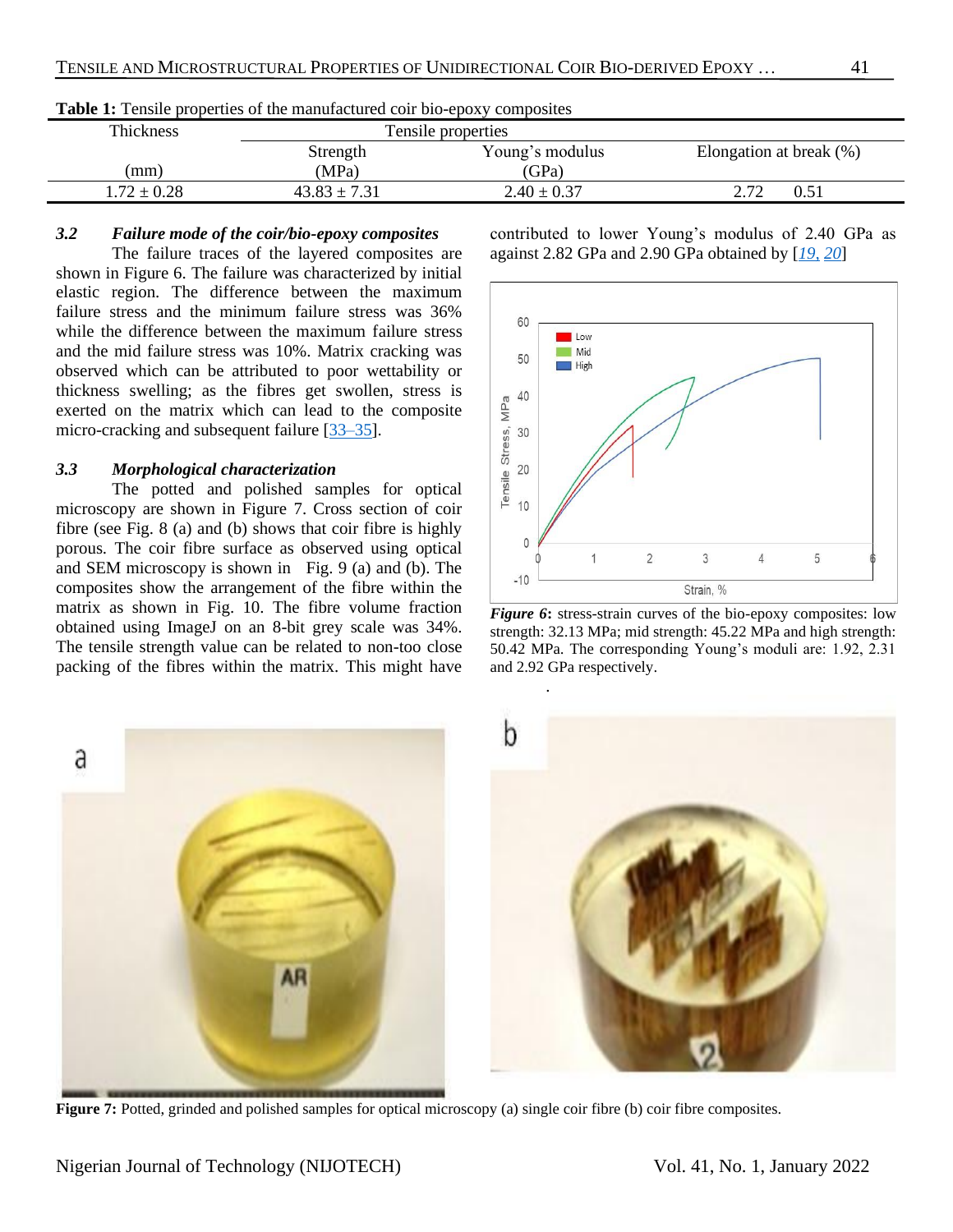

**Figure 8:** (a) cross-section of coir under optical microscopy (b) cross section of coir under scanning electron microscopy



**Figure 9:** (a) Optical micrograph of coir surface (b) SEM micrograph of coir.



**Figure** 10**:** Micrograph of coir bio-epoxy composite

## **4.0 CONCLUSION**

- (i) Coir bio-derived epoxy composites have been produced.
- (ii) The tensile properties of the manufactured composites such as strength, Young's modulus and elongation at break were found to be 43.83 MPa, 2.4 GPa and 2.72 % respectively.
- (iii) The average tensile strength achieved was higher than those obtained using synthetic epoxy matrix and was particularly 70% higher than the value obtained by [\[25\]](#page-5-18) and 35% higher than the value obtained by  $[20]$  for six layers. This was also higher than the value obtained by [\[37\]](#page-6-5).
- (iv) The optical microstructure of the composites shows the distribution of the fibres within the bio-derived epoxy matrix with fibre volume fraction of 34%.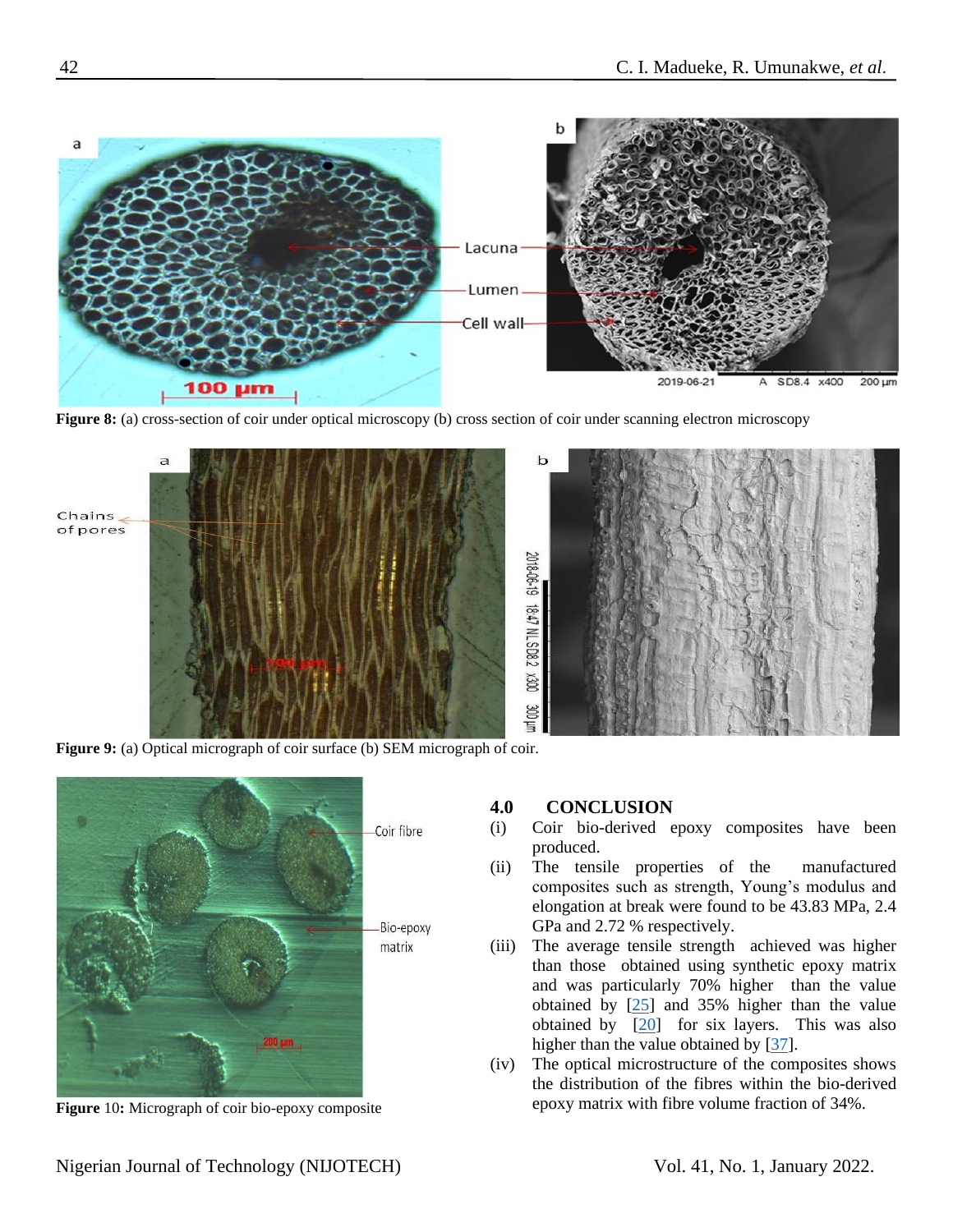#### **REFERENCES**

- <span id="page-5-0"></span>[1] Xie, Y. Hill, C.A.S. Xiao, Z. Militz, H. Mai, C. "Silane coupling agents used for natural fiber/polymer composites: A review". *Compos Part A Appl Sci Manuf.*41(7), 2010, pp 806–19.
- [2] Tobergte, D.R. Curtis, S. "Physical Properties of Coconut Shell Nanoparticles". *J Chem Inf Model*.53(9), , 2013, pp 1689–99.
- <span id="page-5-3"></span>[3] Adediran, A.A. Akinwande, A.A. Balogun, O.A. Olasoju, O.S. "Experimental evaluation of bamboo fiber / particulate coconut shell hybrid PVC composite". *Sci Rep.* (0123456789), 2021, pp1–14.
- [4] Obi, F.O. Ugwuishiwu, B.O. Nwakaire, J.N. "Agricultural waste concept , generation , utilization and management". *Niger J Technol.* 35(4), 2016, pp 957–64.
- <span id="page-5-1"></span>[5] Madueke, C. Umunakwe, R. Mbah, O. "Comparing the properties of Nigeria coir fibre and those of some other countries for composites applications". *MRS Adv.* (0123456789), 2021, pp 1–4.
- <span id="page-5-2"></span>[6] Abdul Khalil, H.P.S. Jawaid, M. Abu Bakar, A. "Woven hybrid composites: Water absorption and thickness swelling behaviours". *BioResources.* 6(2), 2011, pp 1043–52.
- <span id="page-5-4"></span>[7] Sawpan, M.A. Pickering, K.L. Fernyhough, A. "Composites : Part A Effect of various chemical treatments on the fibre structure and tensile properties of industrial hemp fibres". *Compos Part A*. 42(8), 2011, 888–95.
- [8] Pickering, K.L. Efendy, M.G.A. Le, T.M. "Composites : Part A A review of recent developments in natural fibre composites and their mechanical performance". 83, 2016, pp 98–112.
- [9] Ranganathan, N. Oksman, K. Nayak, S.K. Sain, M. "Impact toughness, viscoelastic behavior, and morphology of polypropylene-jute-viscose hybrid composites". *J Appl Polym Sci.*133(7), 2016, pp 1– 11.
- [10] Tran, L.O.N. Minh, T.N. Fuentes, C.A. Chi, T.T. Van Vuure, A.W. Verpoest, I. "Investigation of microstructure and tensile properties of porous natural coir fibre for use in composite materials". *Ind Crops Prod*. 65, 2015, pp 437–45.
- [11] Mortazavian S, Fatemi A. "Effects of fiber orientation and anisotropy on tensile strength and elastic modulus of short fiber reinforced polymer composites". *Compos Part B Eng.*72, 2015, pp 116– 29.
- <span id="page-5-5"></span>[12] Götze, U. Peças, P. Salman, H.M. Kaufmann, J. Schmidt, A. "Risk-sensitive life cycle assessment of green composites for automotive applications". *Green Composites for Automotive Applications*.

2018, pp 219–251.

- <span id="page-5-6"></span>[13] Chauhan, V. Kärki, T. Varis, J. "Review of natural fiber-reinforced engineering plastic composites, their applications in the transportation sector and processing techniques". *J Thermoplast Compos Mater*. 2019.
- <span id="page-5-7"></span>[14] Suddell, B.C. "Industrial fibres: Recent and current developments". *Proc Symp Nat Fibres*. 44(0), 2008, pp 71–82.
- <span id="page-5-8"></span>[15] Rijavec, T. "Natural Fibres and the World Economy – Discover Natural Fibres Initiative". 2017–9, 2019.
- <span id="page-5-9"></span>[16] Ticoalu, A. Aravinthan, T. Cardona, F. "A review of current development in natural fiber composites for structural and infrastructure applications". In: Southern Region Engineering Conference, pp. 13- X1, 2010.
- <span id="page-5-10"></span>[17] Mukherjee, P.S. Satyanarayana, K.G. "Structure and properties of some vegetable fibres - Part 2 Pineapple fibre (Anannus Comosus)". *J Mater Sci.* 21(1):51–6, 1986.
- <span id="page-5-11"></span>[18] Gassan, J. Bledzki, A.K. "Possibilities for improving the mechanical properties of jute/epoxy composites by alkali treatment of fibres". *Compos Sci Technol*. 59(9), 1999, 1303–9.
- <span id="page-5-12"></span>[19] Rait, G.K. "Effect of Surface Treatments on the Mechanical Properties of Coir Fibres and Coir Fibre Reinforced Composites". MSc thesis, University of Birmingham 2014.
- <span id="page-5-13"></span>[20] Kim, H. "Hybrid composites with natural fibres". MSc dessertation, University of Bi.
- <span id="page-5-14"></span>[21] Haque, M.M. Hasan, M. Islam, M.S. Ali, M.E. "Physico-mechanical properties of chemically treated palm and coir fiber reinforced polypropylene composites". *Bioresour Technol*. 100(20), 2009, 4903–6.
- <span id="page-5-15"></span>[22] Chaithanyan, C. Venkatasubramanian, H. Raghuraman, S. Panneerselvam, T. "Evaluation of Mechanical Properties of Coir- Sisal Reinforced Hybrid Composites Using Isophthalic Polyester Resin". 2(12), 2013, 7479–87.
- <span id="page-5-17"></span>[23] Kumar, S. Samal, S.K. M. Mohanty, S. Nayak, S.K. "Recent development of bio-based epoxy resins: Review". *Polym. Plast. Technol. Eng*. 57, 2018, 133- 155.
- <span id="page-5-16"></span>[24] Javadi, A. Srithep, Y. Pilla, S. Lee, J. Gong, S. Turng, L. "Processing and characterization of solid and microcellular PHBV / coir fi ber composites". *Mater Sci Eng C*. 30(5), 2010, 749–57.
- <span id="page-5-18"></span>[25] Biswas, S. Kindo, S. Patnaik, A. "Effect of fiber length on mechanical behavior of coir fiber reinforced epoxy composites". *Fibers Polym*.12(1), 2011, 73–8.